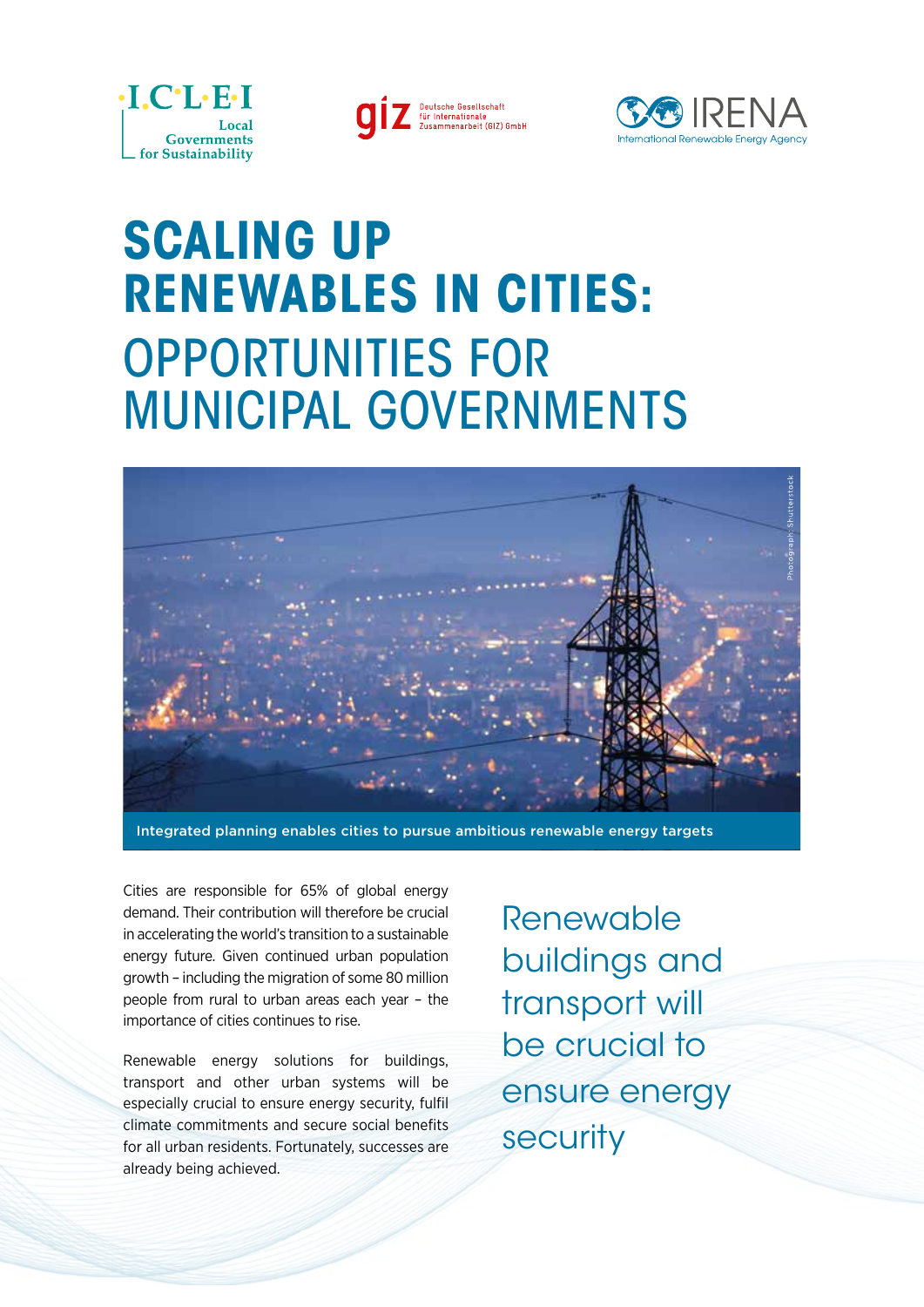

Cities are responsible for 65% of global energy demand

To examine ongoing challenges and highlight effective solutions in this regard, the International Renewable Energy Agency (IRENA) has collaborated with ICLEI (Local Governments for Sustainability)<sup>1</sup> and the German Agency for International Cooperation (GIZ) to produce a new set of case studies that review crucial aspects of the urban energy transition. The selected cases highlight local policy instruments – including public procurement, ordinances, mandates, and pilot projects – with a focus on ensuring reliable energy supply and on the building and transportation sectors.

As drivers of change, cities assume a multitude of roles, including decision-making, planning, giving key authorisations, managing assets, operating local energy suppliers and providing guidance or models for the public to follow. Municipalities can encourage, enable, measure and regulate the shift to new energy technologies and inform the debate on the necessary changes before turning them into relevant policies (IRENA, 2016).

Renewable energy procurement, for instance, helps municipalities meet rising electricity demand. To address the challenge of electricity shortages, Cape Town, South Africa, is deploying solar photovoltaic (PV) rooftop installations on municipality-operated buildings and purchasing renewable electricity both from small-scale embedded generation and independent renewable power producers. Cape Town has also initiated a campaign to raise public awareness of energy efficiency.

Ordinances and mandates are common policy tools that may be employed to encourage more sustainable building construction; for example, they can set minimum requirements for the share of renewable energy in a building's overall energy consumption or establish specific energy efficiency targets. A solar thermal ordinance adopted in Rosario, Argentina, has resulted in the installation of considerable numbers of solar water heaters on both new and upgraded municipality-owned buildings. Meanwhile, the municipality is partnering with various stakeholders from academia, civil society and the state government to provide dedicated training and loan options to expand installations. This has led to widespread use of solar water heaters throughout the community. On average, households have reduced their energy costs for hot water by 80%, compared to the cost of conventional water heaters. Following this successful implementation in Rosario, the market for solar water heaters is expanding across the different provinces of Argentina.

*1 ICLEI was founded in 1990 as the International Council for Local Environmental Initiatives.*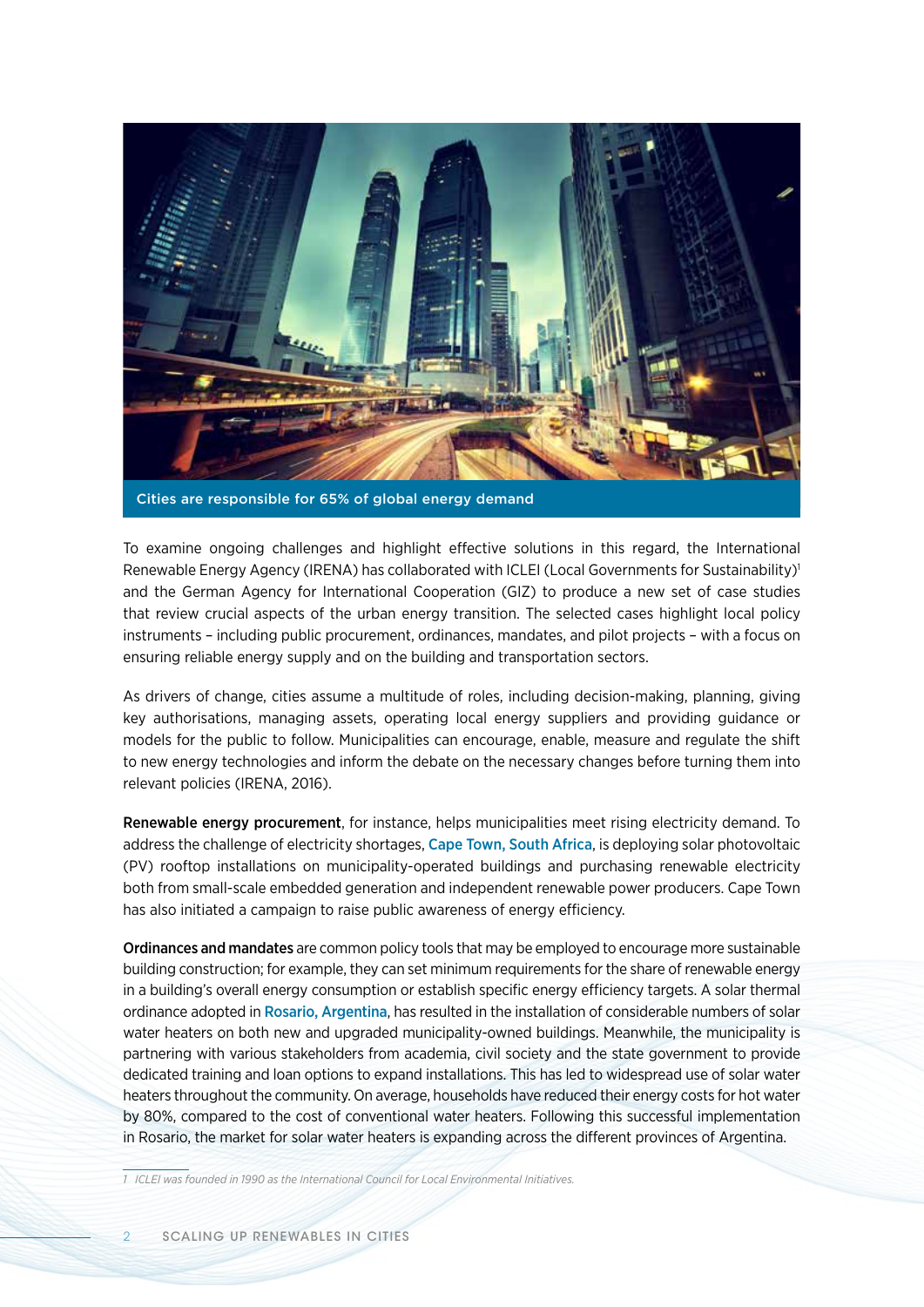Pilot projects have shown that powering local transport systems with renewables can be cost competitive. In New Delhi, India, the government-owned Delhi Metro Rail Company (DMRC) has commissioned 20 MW<sub>p</sub> of solar rooftop installations on metro stations and other buildings. Solar electricity is expected to cost less than the power supplied to DMRC by distribution utilities. The solar deployment will result not only in financial savings but also create 34 jobs per installed MW. With a 50 MW<sub>p</sub> target, solar PV is expected to allow the Delhi Metro Rail system to become climate-neutral by 2021.

Integrated planning enables cities to pursue more ambitious renewable energy targets. Malmö, Sweden, for example, was sourcing all energy for municipal operations (such as city-owned buildings, city vehicle fleets and city-owned power-generation assets) from renewables by 2015. By 2016, renewables accounted for roughly one quarter of energy use within the municipality as a whole, putting the city on on track to reach 100% by 2030. Vancouver, Canada, meanwhile, has committed to sourcing 100% of its energy consumption from renewables by 2050. Vancouver integrates its renewable energy targets within existing sectoral strategies, including its Zero Emissions Building Plan, the Neighbourhood Energy Strategy, and the Transportation 2040 Strategy. In 2016, Vancouver achieved a 30% share of energy derived from renewable sources.

Reliable public lighting improves safety and navigation in cities but also contributes to local energy consumption and GHG emissions. Sydney, Australia, has substantially benefitted from measures to introduce energy efficient public lighting, which previously accounted for one third of municipal electricity consumption. Since the publication of an initial IRENA/ICLEI case study of Sydney in 2013, the replacement of conventional light bulbs with energy-efficient LED street lights has resulted in annual savings of USD 1.3 million in electricity and maintenance costs, as well as in saving 2.8 million kilowatt hours of electricity use.

IRENA also co-operated with ICLEI to produce an earlier set of case studies on renewable energy policy in cities (IRENA and ICLEI, 2013). Those cases examined renewable energy industries in Dezhou, China; strategies for the use of renewable sources in Chemnitz, Germany; emission reduction and waste-toenergy development in Belo Horizonte, Brazil; efficient street lighting in Sydney and in Nagpur, India; solar water heater mandates in Sao Paolo, Brazil; and earlier target development in Malmö.



Cities are drivers of change, taking on decision-making, planning and public guidance roles in the shift to new energy technologies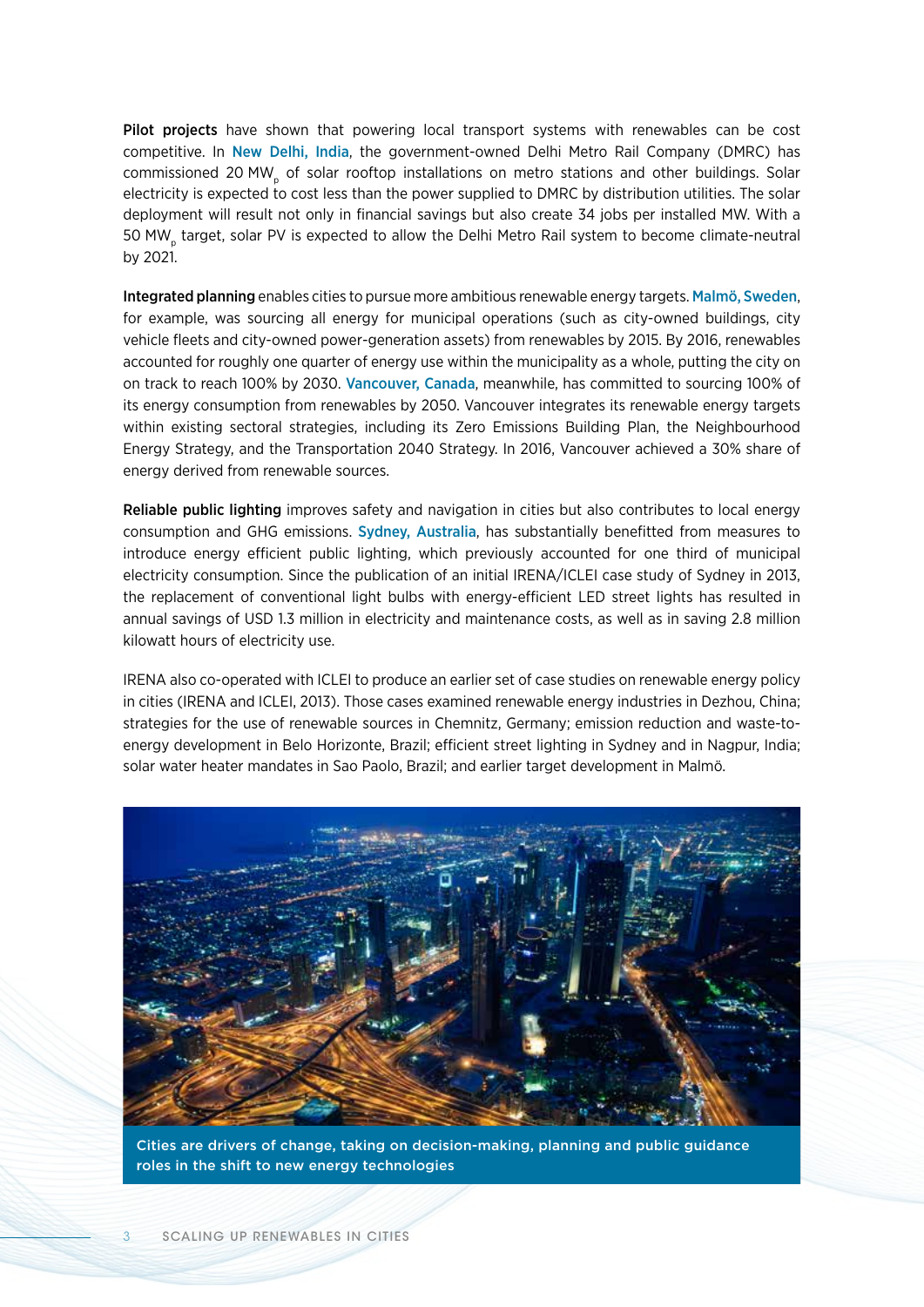Ambitious renewable energy strategies can contribute significantly to enhancing the quality of life in cities through lowered costs, as well as reduced air pollution and carbon emissions. Turning successful pilot projects into well-defined roadmaps requires adequate policy support, strategic partnerships with public shareholders and development of the necessary technical capacity. A clear roadmap also demonstrates strong political commitment.

Furthermore, engagement with community stakeholders through consultations and awareness campaigns is essential. However, because they do not always have the requisite regulatory authority or the financial wherewithal, in many cases municipal actors also need to co-ordinate their efforts with regional and national levels of government.

These case studies offer a detailed review of the different approaches that municipal authorities can adopt to achieve progress. While each city faces particular challenges and opportunities, they share a common need for swift action. Avoiding climate disruption, reducing dangerous air pollutants and securing adequate energy supplies are immediate requirements that leave no time for delay.

The promotion of renewable energy, together with greater energy efficiency, offers practical solutions to these problems. As the experiences highlighted here confirm, however, those solutions work best when they are informed by pro-active consultations with the urban community and emphasise the socio-economic benefits for all residents.



Renewable energy, together with greater energy efficiency, offers practical solutions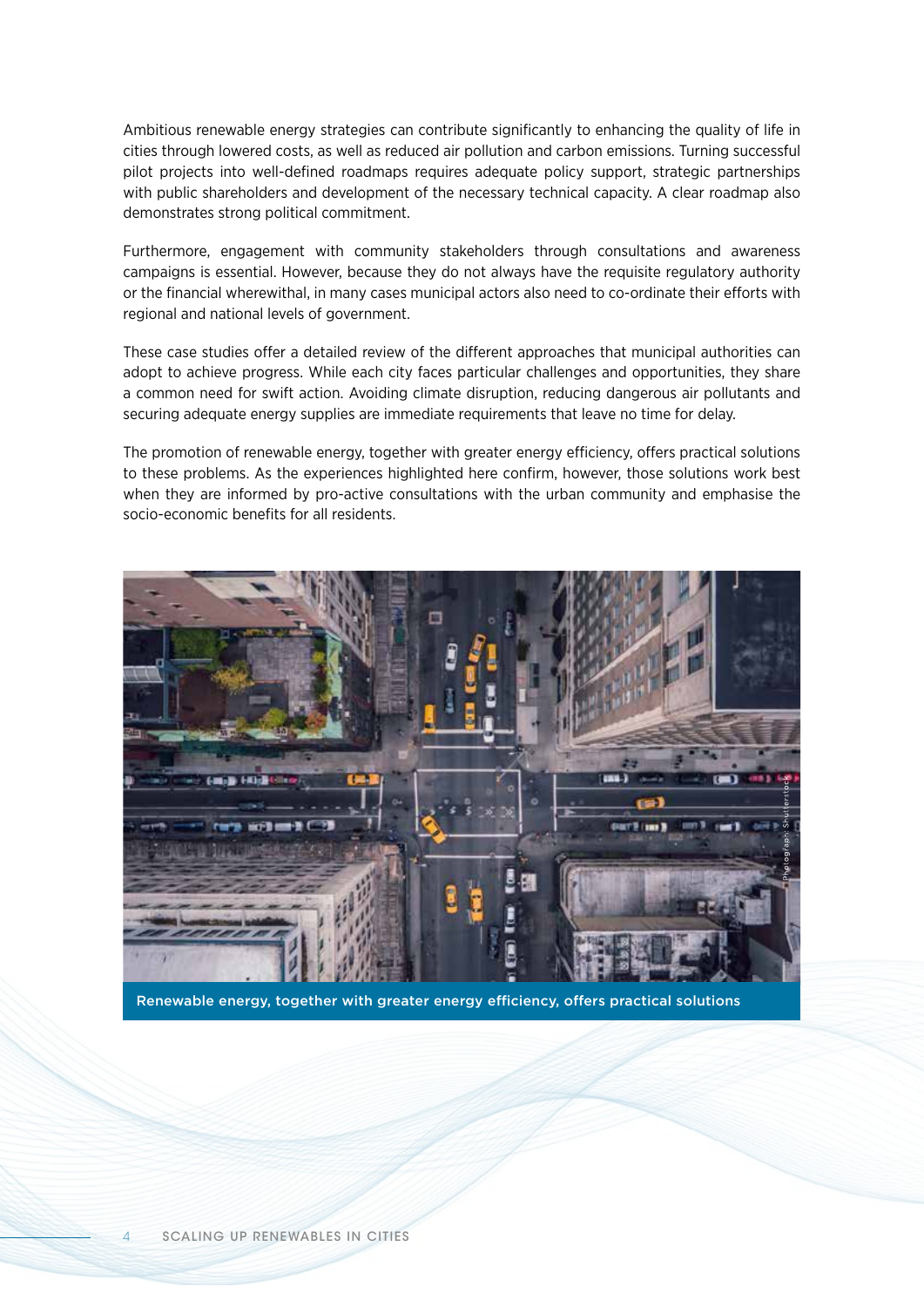## References

IRENA (2016), *Renewable energy in cities*, International Renewable Energy Agency, Abu Dhabi, [www.irena.org/-/media/Files/IRENA/Agency/Publication/2016/IRENA\\_Renewable\\_Energy\\_](http://www.irena.org/-/media/Files/IRENA/Agency/Publication/2016/IRENA_Renewable_Energy_in_Cities_2016.pdf) [in\\_Cities\\_2016.pdf](http://www.irena.org/-/media/Files/IRENA/Agency/Publication/2016/IRENA_Renewable_Energy_in_Cities_2016.pdf).

IRENA and ICLEI (2013), *Renewable energy policy in cities: Selected case studies,* International Renewable Energy Agency, Abu Dhabi, [www.irena.org/publications/2013/Jan/](http://www.irena.org/publications/2013/Jan/Renewable-Energy-Policy-in-Cities-Selected-Case-Studies) [Renewable-Energy-Policy-in-Cities-Selected-Case-Studies](http://www.irena.org/publications/2013/Jan/Renewable-Energy-Policy-in-Cities-Selected-Case-Studies).

Further references are cited within each case study.